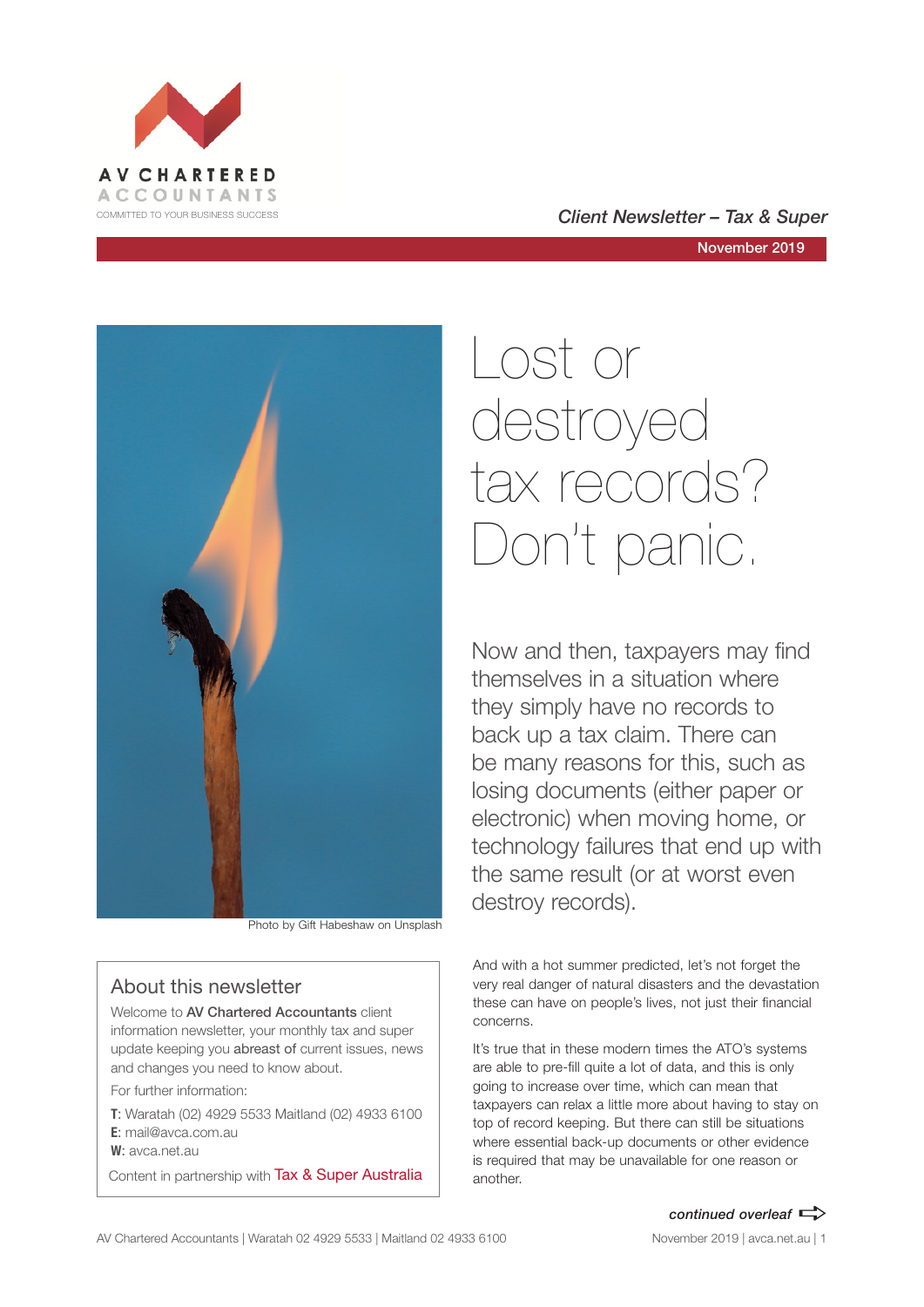#### Lost or destroyed tax records? Don't panic. *cont*

If your records are damaged or destroyed or simply missing, there are ways to a remedy, or at least an acceptable outcome. First of all, be assured that we will hold quite a substantial amount of required information, so your first and perhaps best inquiry could be to your friendly tax professional.

But the ATO can also help. It can re-issue or supply copies of tax documents, such as income tax returns, activity statements, or notices of assessment. We can help if you need to request copies of any tax documents.

If you have lost your TFN, we will most likely have that on our records. If for some reason you have not given that to us in the past, it is still possible to interact with the ATO using other information to verify your identity, such as your date of birth, address details and bank account details. Your super fund will also have your TFN, but will also require identity verification.

Your employer or payer should have copies of your PAYG payment summaries, and your bank should be

able to provide you with any bank records that have been destroyed. Note that if your bank charges a fee for replacing bank records and providing any other service to help you to reconstruct records or provide information due to a disaster; you can claim a deduction in the income year that those fees are charged.

If you are unable to substantiate claims made in your tax returns or activity statements because your records have been lost or destroyed, it is generally the case that the ATO is still able to accept the claim without substantiation — for example, where it is not reasonably possible to obtain the original documents.

If you have a self-managed super fund (SMSF), it is a requirement to maintain compliance as an SMSF to keep certain records. If you have lost these records in a disaster, the ATO will consider a request for additional time to meet your reporting obligations (call 13 10 20). Where possible, the ATO should make available information that was previously reported for your SMSF.  $\blacksquare$ 



### Super downsizer scheme: common errors

**The super downsizer scheme started on 1 July 2018 and has allowed older Australians to sell their homes and contribute up to \$300,000 of the proceeds from the sale into super.** 

Recent figures from the ATO show that more than 5,000 people Australia-wide have made this type of contribution, with 55% being made by females.

The ATO says it is seeing some common mistakes around eligibility for the downsizer measure. You can only make downsizing contributions for the sale of one home. You can't access it again for the sale of a second home. Downsizer contributions are not tax deductible and will be taken into account for determining eligibility for the age pension. If you sell your home, are eligible and choose to make a downsizer contribution, there is no requirement for you to purchase another home.

Existing contribution caps and restrictions do not apply to downsizer contributions. If you meet the eligibility requirements, a downsizer contribution will not be treated as a non-concessional contribution and will not count towards your contributions caps.

It will however count towards your:

- total super balance when it is recalculated on 30 June at the end of a financial year
- **Extending transfer balance cap, and can limit the amount** that you can transfer to and hold in your retirement phase superannuation accounts.

The ATO also reminds taxpayers that it can pay to make sure that:

- **•** you or your spouse must have owned the home for 10 years or more prior to sale
- the date for contract of sale must be on or after 1 July 2018
- the proceeds from the sale of the home must be either exempt or partially exempt from capital gains tax under the main residence exemption, or would be entitled to such an exemption if the home was a CGT rather than a pre-CGT asset.  $\blacksquare$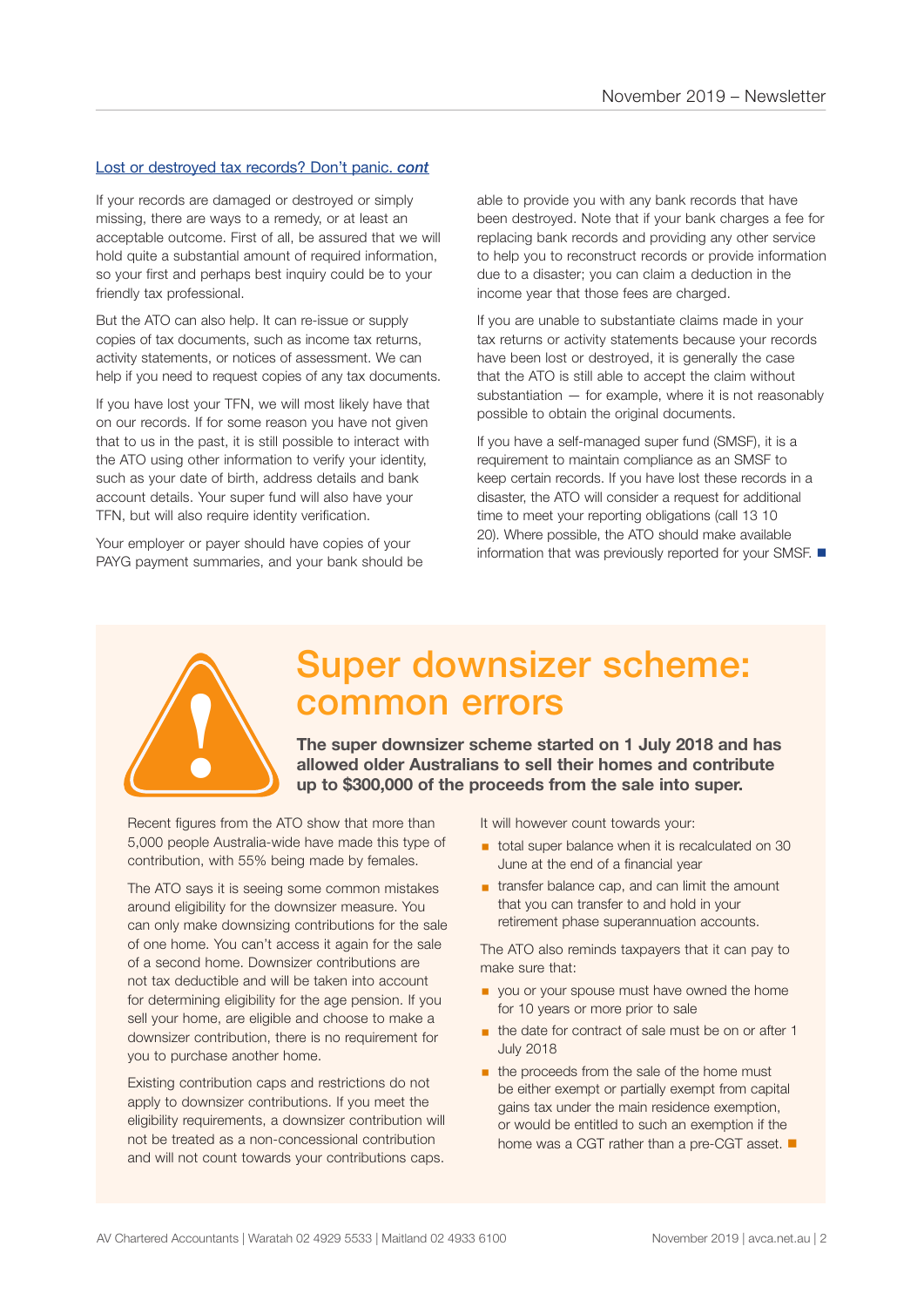

### An SMSF trustee duty not to be forgotten: The investment strategy

The majority of people who set up their own SMSF say that "control" is a big reason for doing it. There is flexibility and benefits in running your own superannuation fund, but it is also a big responsibility to make sure your fund grows and provides for your retirement.

Photo by Michał Parzuchowski on Unsplash

Preparing an "investment strategy" is one of the key tasks that SMSF trustees need to complete — and maintain. This involves formulating a strategy that takes into account risk, return and diversification. There is no master plan or prescribed format for preparing an investment strategy, and it will be largely determined by your own approach to investment and risk, and in fact will be unique to your SMSF.

Your investment strategy provides you and the other trustees with a framework for making investment decisions. It should be in writing so you can show your investment decisions comply with your fund's trust deed and the super laws, and it will also be used during the annual audit and in making appropriate assessments. This is why your investment strategy will need to be regularly updated, especially as members get older and risk profiles change.

When preparing your investment strategy, you need to consider:

- diversification (investing in a range of assets and asset classes)
- the risk and likely return from investments, to maximise member returns
- the liquidity of fund assets (how easily they can be converted to cash)
- the fund's ability to pay benefits when members retire
- members' needs and circumstances (for example, their age and retirement needs)
- costs that the fund incurs.

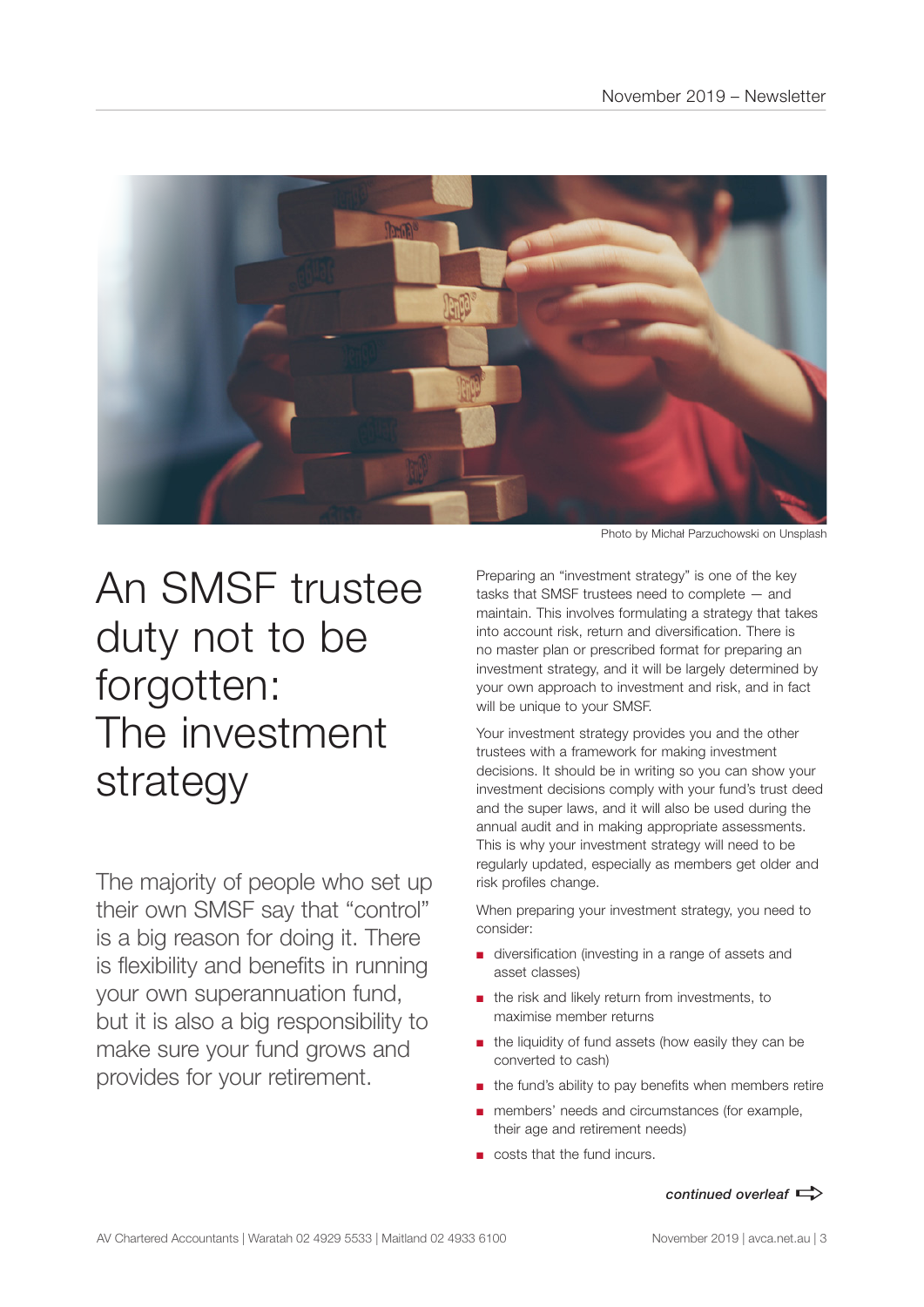#### An SMSF trustee duty not to be forgotten: The investment strategy *cont*

There are however legislated requirements and conditions for investing for your SMSF, such as not buying assets from, or lending to, fund members or other related parties (although there are some exceptions). Note also that the ATO's definition of "non-arms length income" has recently tightened to include certain expenditure. The point however is that your strategy should show that you are sticking to the rules, but also the trust deed can also set out investment criteria.

One major rule is that the SMSF needs to meet the "sole purpose test" – see below. The financial arrangements entered into need to also reflect this purpose.

The *Superannuation Industry (Supervision) Act 1993* (SISA) states that:

*"The trustee of the entity must formulate and give effect to an investment strategy that has regard to all the circumstances of the entity, including in particular:* 

- *the risk involved in making, holding and realising. and the likely return from, the entity's investments, having regard to its objectives and expected cash flow requirements*
- *the composition of the entity's investments as a whole, including the extent to which they are diverse or involve exposure of the entity to risks from inadequate diversification*
- *the liquidity of the entity's investments, having regard to its expected cash flow requirements*
- the ability of the entity to discharge its existing *and prospective liabilities."*

The bottom line is that an SMSF's trustees are responsible, and the "sole purpose test" needs to always be the primary focus.

The members' investment objectives will be the starting point when devising a strategy. However it is also worth remembering that as time goes by these objectives will change. For example, if retirement is still some way off, a member's objective is likely to be to accumulate money and assets, so growing capital may be a primary aim. Later, when retirement is looming or is already a reality, a steady income stream is more likely to be the primary objective. Of course a mixture of the two is also possible, as members may not be of a similar age.

Apart from a bias to growth or income investments, strategic decisions your fund will need to make include will it diversify asset allocation, or take a focused approach, and will your SMSF use other risk management tools for hedging purposes? These are the kind of questions to ask as part of setting your investment strategy.

Exposures to certain asset classes can be expressed as percentage ranges, and within each class you can also outline the investment methods – for example with equities, use of direct holdings, managed funds or derivatives and so on.

As the investment strategy is a document against which trustees are held accountable, it should be signed and dated. The document should also be updated every time a change is deemed necessary in investment approach. Minutes showing decisions made, and members agreeing to these decisions, can also form part of the document.  $\blacksquare$ 

#### $\Rightarrow$  SOLE PURPOSE TEST

The SMSF needs to meet the "sole purpose test". This sole purpose is that the fund is established and managed solely to save for your retirement (or to your dependants in the event of your death). The financial arrangements entered into need to also reflect this purpose.

This information has been prepared without taking into account your objectives, financial situation or needs. Because of this, you should, before acting on this information, consider its appropriateness, having regard to your objectives, financial situation or needs.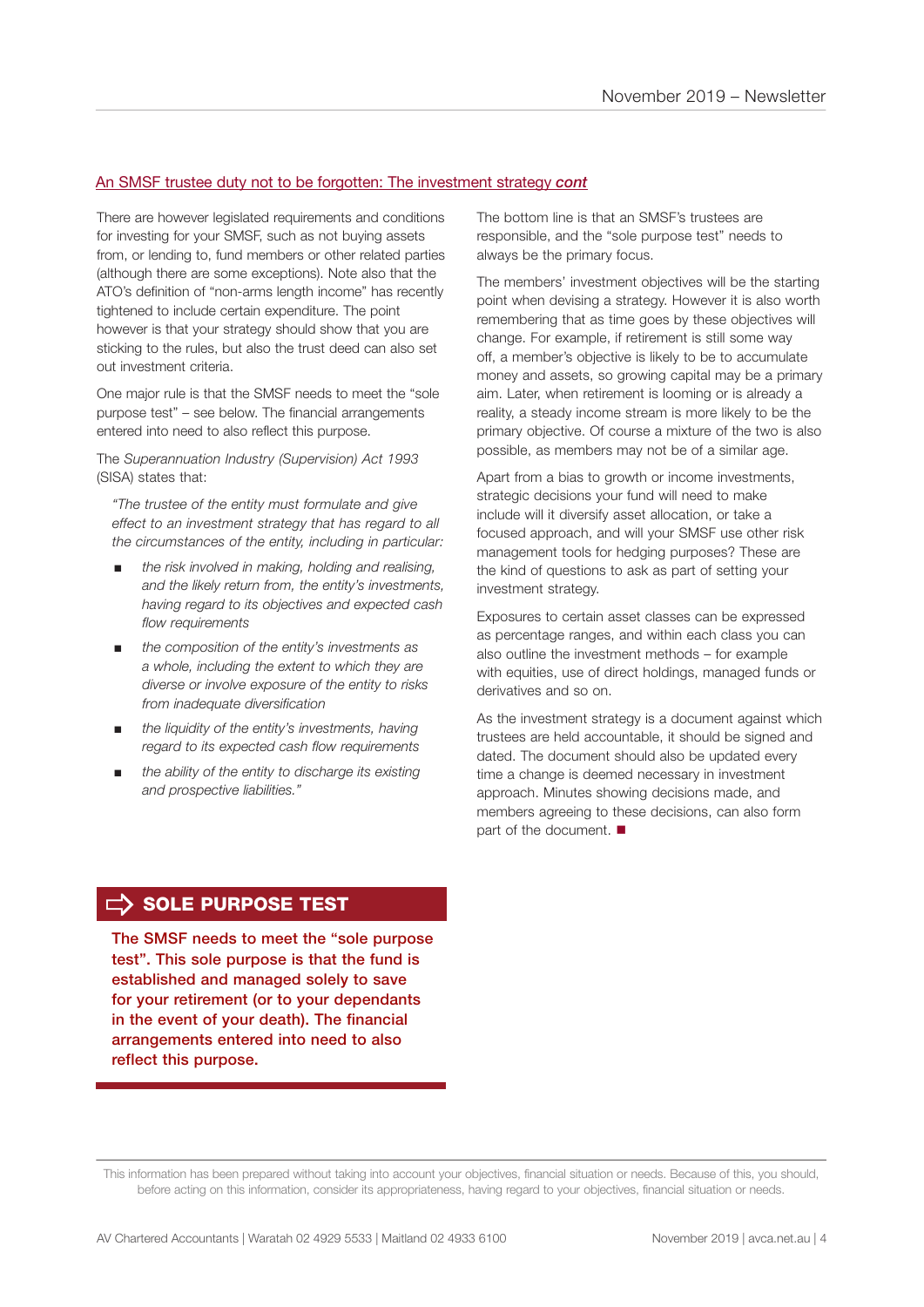### **Small business:**  Low-cost assets & the threshold rule



There is a rule in the tax law that allows a busit that doesn't use simplified depreciation to cla<br>an immediate deduction for most business<br>expenditure of \$100 or less to buy tangible assets. here is a rule in the tax law that allows a business that doesn't use simplified depreciation to claim an immediate deduction for most business

Known as the threshold rule, this can help small business owners save time as well, because you don't need to decide whether each purchase is of a revenue nature (immediately deductible) or of a capital nature (generally written-off over time).

Purchases of a revenue nature normally mean that the business expects the item to be consumed, damaged or lost within a short period of time, while purchases of a capital nature generally result in the item or asset being used over a longer period.

If a business is using the simplified depreciation rules, generally they won't use the threshold rule that applies for tax administrative purposes to low-cost items of \$100 or less. Note that this figure includes GST in the price of the item.

#### **How the threshold rule works**

If your small business isn't using the simplified depreciation rules and it spends \$100 or less, including any GST, to acquire a tangible asset in the ordinary course of carrying on the business, it can generally be assumed to be of a revenue nature for income tax purposes.

Note however that this rule doesn't apply to expenditure on:

- establishing a business or business venture, or building-up a significant store or stockpile of assets
- assets held under a lease, hire purchase or similar arrangement
- assets acquired for lease or hire to (or that will otherwise be used by) another entity
- assets included in an asset register that is maintained in a manner consistent with reporting requirements under accepted Australian accounting standards
- any asset that forms part of a collection of assets that is dealt with commercially as a collection (for example, by being sold and leased-back as a means of raising finance for the business)
- trading stock or spare parts.

Also the rule doesn't apply separately to expenditure on assets that are part of another composite asset (items wouldn't normally be separate assets where they're not functional on their own — for example, scaffolding clamps). Generally in these cases, the taxpayer must test expenditure on the composite asset.

Some examples of low-cost items that fall within the threshold rule, subject to the qualifications listed above, are:

- office equipment costing \$100 or less, including handheld staplers, hole punches, manila folders, ring binders, geometry sets, stencils, calculators, tape dispensers, scissors, labelling machines, document holders, bar coding machines and the like
- catering items costing \$100 or less, including cutlery, saucers, cups, and table linen
- tradesperson's small hand tools costing \$100 or less, such as pliers, screwdrivers and hammers
- tools used by primary producers costing \$100 or less, including secateurs and pliers.  $\blacksquare$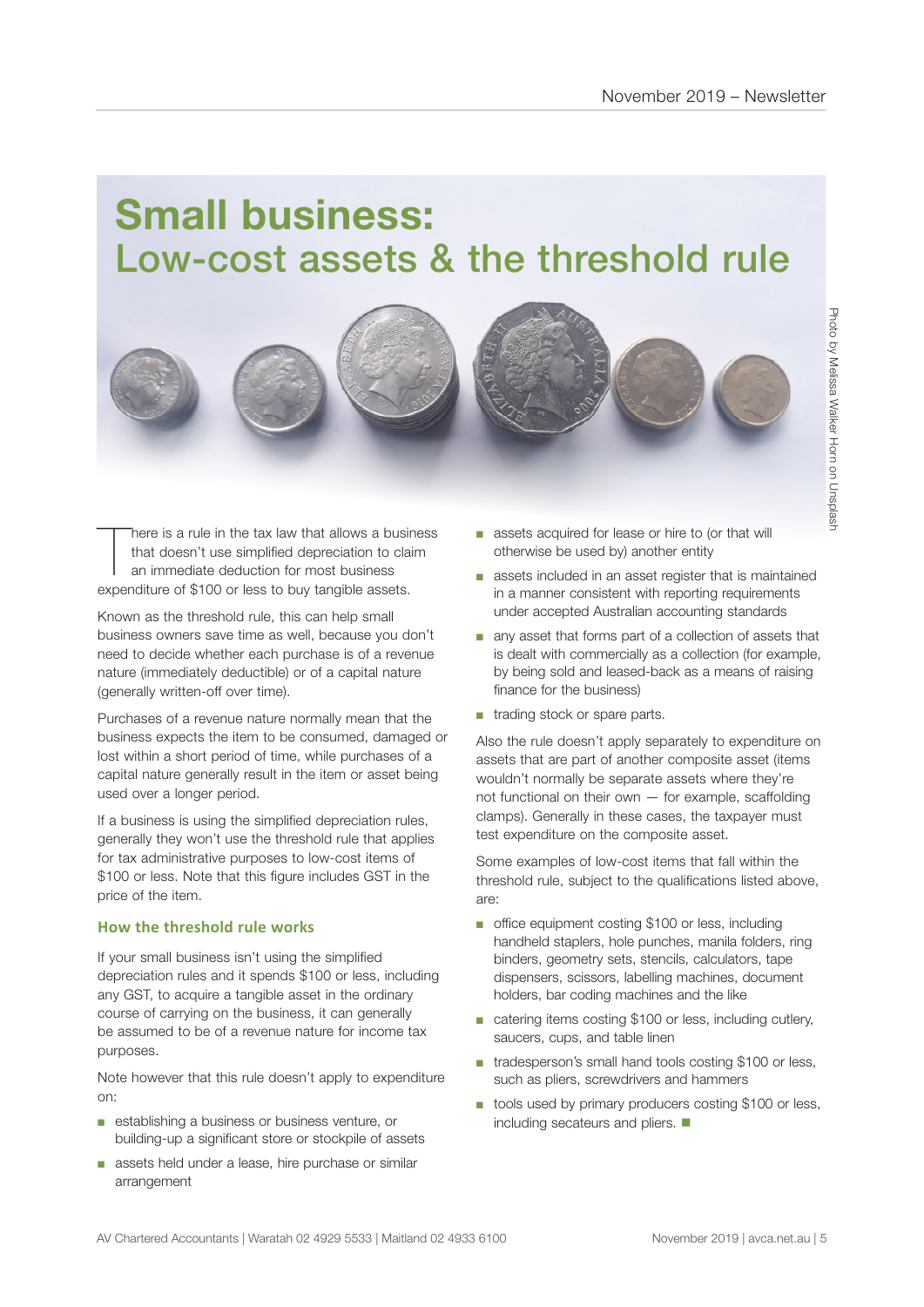

## Three wise FBT tips for Christmas

Employers know that popping a champagne cork or three to celebrate the festive season lets staff know their efforts are appreciated, but the well-prepared business owner will also know that a little tax planning can help ensure that it's not the business that ends up with the FBT hangover.

Photo by Brigitta Schneiter on Unsplash

Three benefits generally provided for the festive season, rather than gold, frankincense and myrrh, typically include:

- entertainment (that is, a Christmas party)
- gifts to employees, (and even their family), and
- cash bonuses.

#### **Entertainment**



Remember, there is no separate FBT category that relates to Christmas parties. Any social function may result in FBT, so the provision of "entertainment" at Christmas therefore mirrors the tax treatment such benefits will receive at other times of the year.

The ATO says that "meal entertainment", and therefore an FBT liability, can generally be said to arise when food or drink is provided. There can be exceptions, such as when morning and afternoon tea are supplied on a working day, or finger food is put out at a "working lunch". Note however that providing any alcohol while not on the business premises automatically slaps a big "entertainment" label on an event.

*continued overleaf*  $\Rightarrow$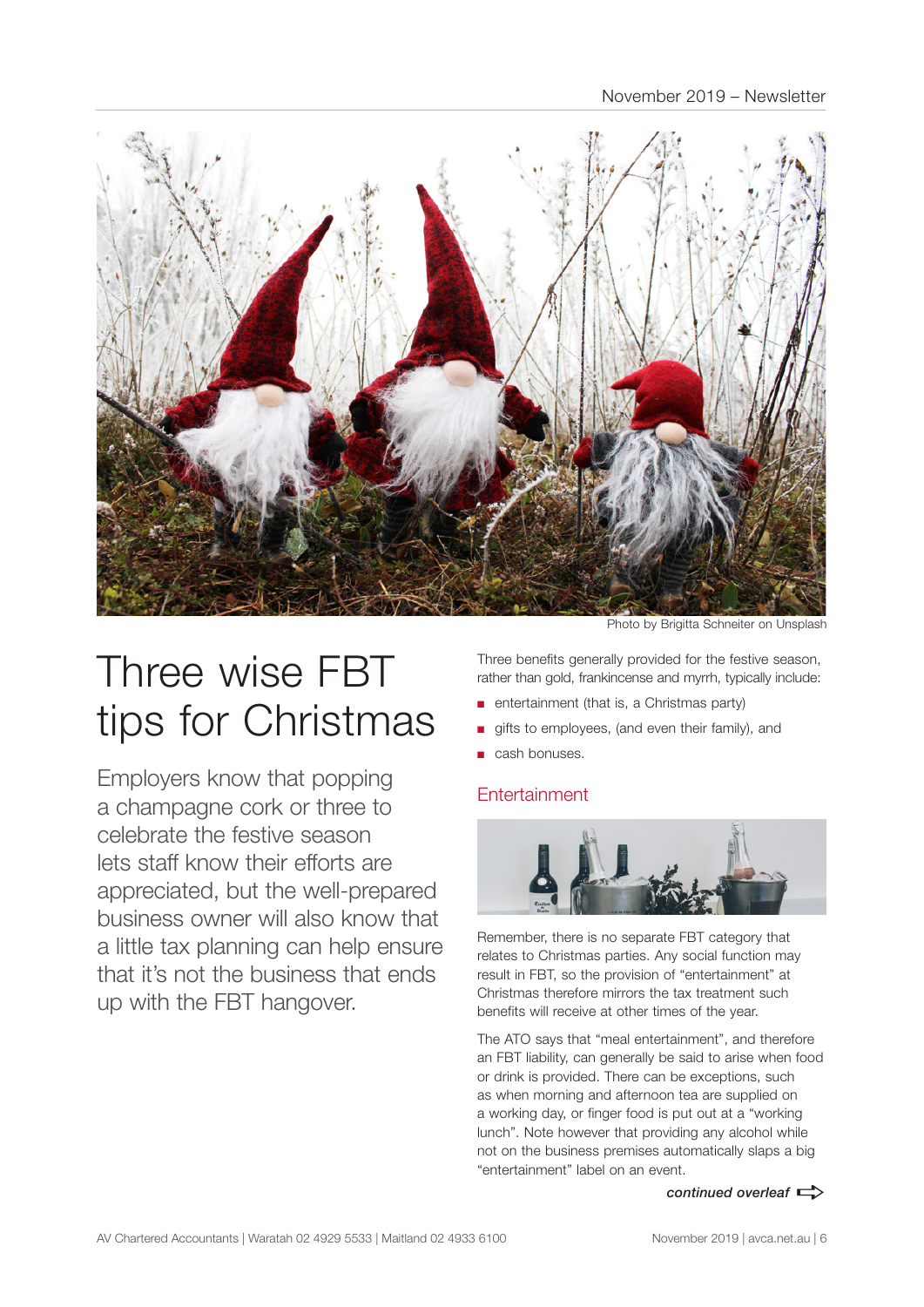#### Three wise FBT tips for Christmas *cont*

The implications of certain benefits provided at the year-end Christmas function for an employer may vary depending on:

- whether the function is provided at the employer's premises or provided externally
- the cost of the function per attendee, and
- the basis that the employer is using in working out the taxable value of such benefits.

#### FBT implications



With a Christmas party, FBT applies to an employer when they provide a benefit to an employee or their associate (for example, family members). Food, drink, entertainment and gifts provided at a Christmas party to employees and their associates may constitute either:

- i. an expense payment fringe benefit (eg. reimbursing an employee for expenses incurred or paying an expense on their behalf)
- ii. a property fringe benefit (eg. provision of property such as meals or gifts by the employer), and
- iii. a residual fringe benefit (eg. the provision of any right, privilege, service or facility such as the right to use a venue).

These benefits are generally valued for FBT purposes at their face value – typically referred to as an "actual basis" of valuation. However, an employer may elect to apply special valuation rules by using either the 50/50 split method or 12-week register method. Ask us about these two valuation methods and if they are suitable for your business. If the employer does not make an election, the taxable value is determined according to actual expenditure.

However "meal entertainment" fringe benefits provided at a Christmas function can be exempt from FBT if it is:

- a "minor benefit" (more below)
- an exempt property benefit (see below) is provided at the employer's premises on a work day.

#### Minor benefits



Broadly, a minor benefit is one where it:

- has a notional taxable value of less than \$300 (inclusive of GST)
- is provided on an "infrequent" or "irregular" basis
- is not a reward for services, and
- satisfies other relevant conditions (ask us for details).

Note that other benefits (such as gifts) provided at a Christmas party may be considered as separate minor benefits in addition to meals provided, so the \$300 threshold generally applies separately to each.

#### Exempt property benefit



A Christmas party held at the employer's business premises on a working day where food and drink, including alcohol, is provided is generally deemed to be an exempt property benefit, and is therefore usually FBT-free. This is no different to the occasional Friday drinks at work.

Note however that the FBT rules only exempt such property benefits where:

- the benefit is provided to a current employee in respect of his or her employment, and
- it is provided to, and consumed by, the employee on a working day and on the business premises of the employer (our emphasis).

This exemption applies only to employees. Where members of the employee's family ("associates") also attend a function (such as the Christmas party), the cost attributable to each associate is subject to FBT unless it is a minor benefit. If clients are invited to the function, the cost of providing the entertainment to these attendees is excluded from the FBT regime as this is not a "fringe benefit" to staff (and may qualify as a tax deduction — see below under "The giving of gifts").

*continued overleaf*  $\Rightarrow$